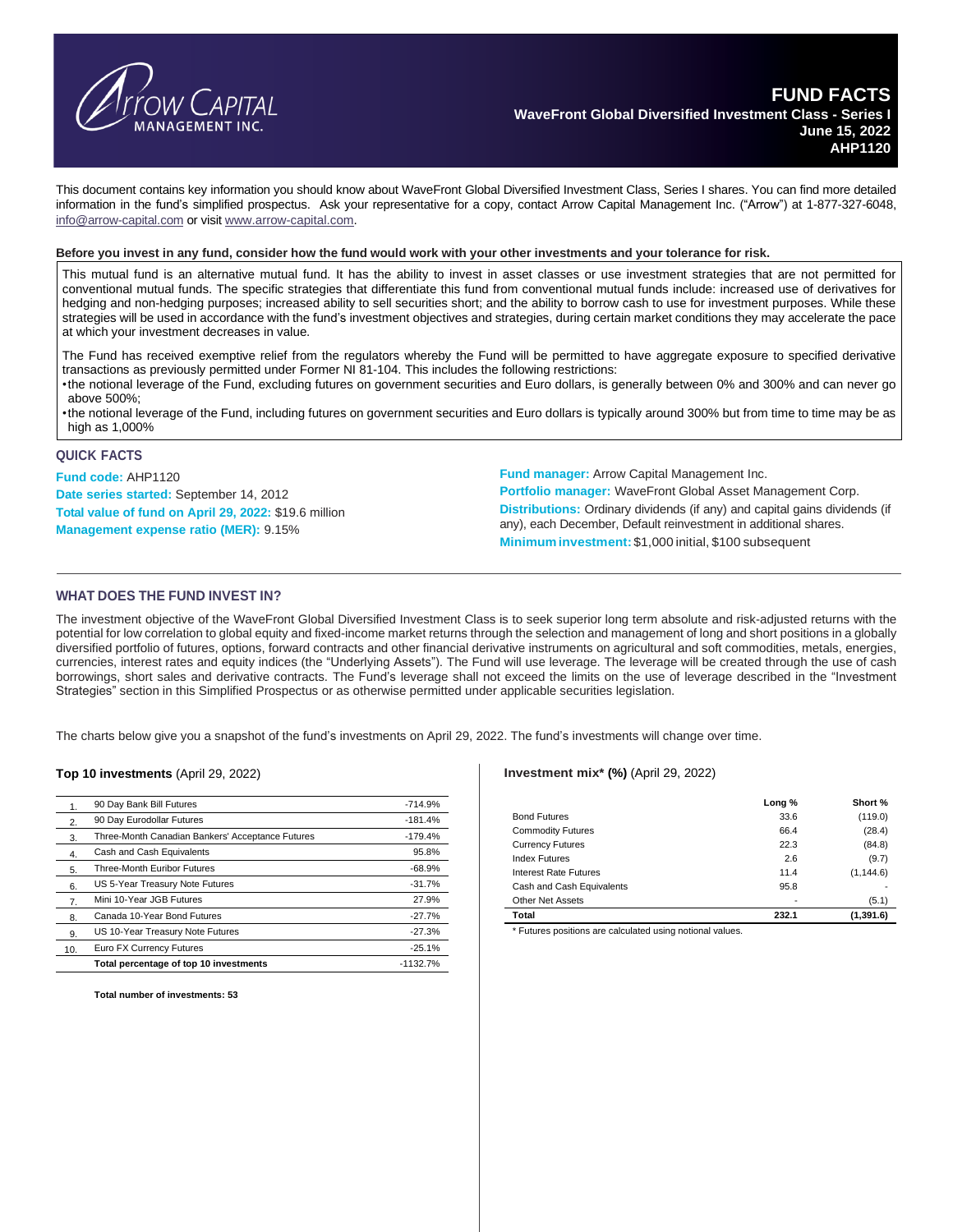# **HOW RISKY IS IT?**

The value of the fund can go down as well as up. You could lose money.

One way to gauge risk is to look at how much a fund's returns change over time. This is called "volatility".

In general, funds with higher volatility will have returns that change more over time. They typically have a greater chance of losing money and may have a greater chance of higher returns. Funds with lower volatility tend to have returns that change less over time. They typically have lower returns and may have a lower chance of losing money.

## **Risk rating**

The Manager has rated the volatility of this fund as **medium**.

This rating is based on how much the fund's returns have changed from year to year. It doesn't tell you how volatile the fund will be in the future. The rating can change over time. A fund with a low risk rating can still lose money.



For more information about the risk rating and specific risks that can affect the fund's returns, see "What are the Risks of Investing in the Fund?" in the fund's simplified prospectus.

## **No guarantees**

Like most mutual funds, this fund doesn't have any guarantees. You may not get back the amount of money you invest.

## **HOW HAS THE FUND PERFORMED?**

This section tells you how Series I shares of the fund have performed over the past 9 years. Returns are after expenses have been deducted. These expenses reduce the fund's returns.

## **Year-by-year returns**

This chart shows how the fund has performed in each of the past 9 years. The fund dropped in value in 4 of the 9 years. The range of returns and change from year to year can help you assess how risky the fund has been in the past. It does not tell you how the fund will perform in the future.



### **Best and worst 3-month returns**

This table shows the best and worst returns for Series I shares of the fund in a 3-month period over the past 9 years. The best and worst 3-month returns could be higher or lower in the future. Consider how much of a loss you could afford to take in a short period of time.

|                     | <b>Return</b> | 3 months ending  | If you invest \$1,000 at the beginning of the period |
|---------------------|---------------|------------------|------------------------------------------------------|
| <b>Best Return</b>  | 25.3%         | April 29, 2022   | Your investment would rise to \$1,253                |
| <b>Worst Return</b> | $-13.3%$      | October 31, 2016 | Your investment would fall to \$867                  |

## **Average return**

A person who invested \$1,000 in the fund on September 14, 2012 would have \$1,498 on April 29, 2022. This works out to an annual compound return of 4.5%.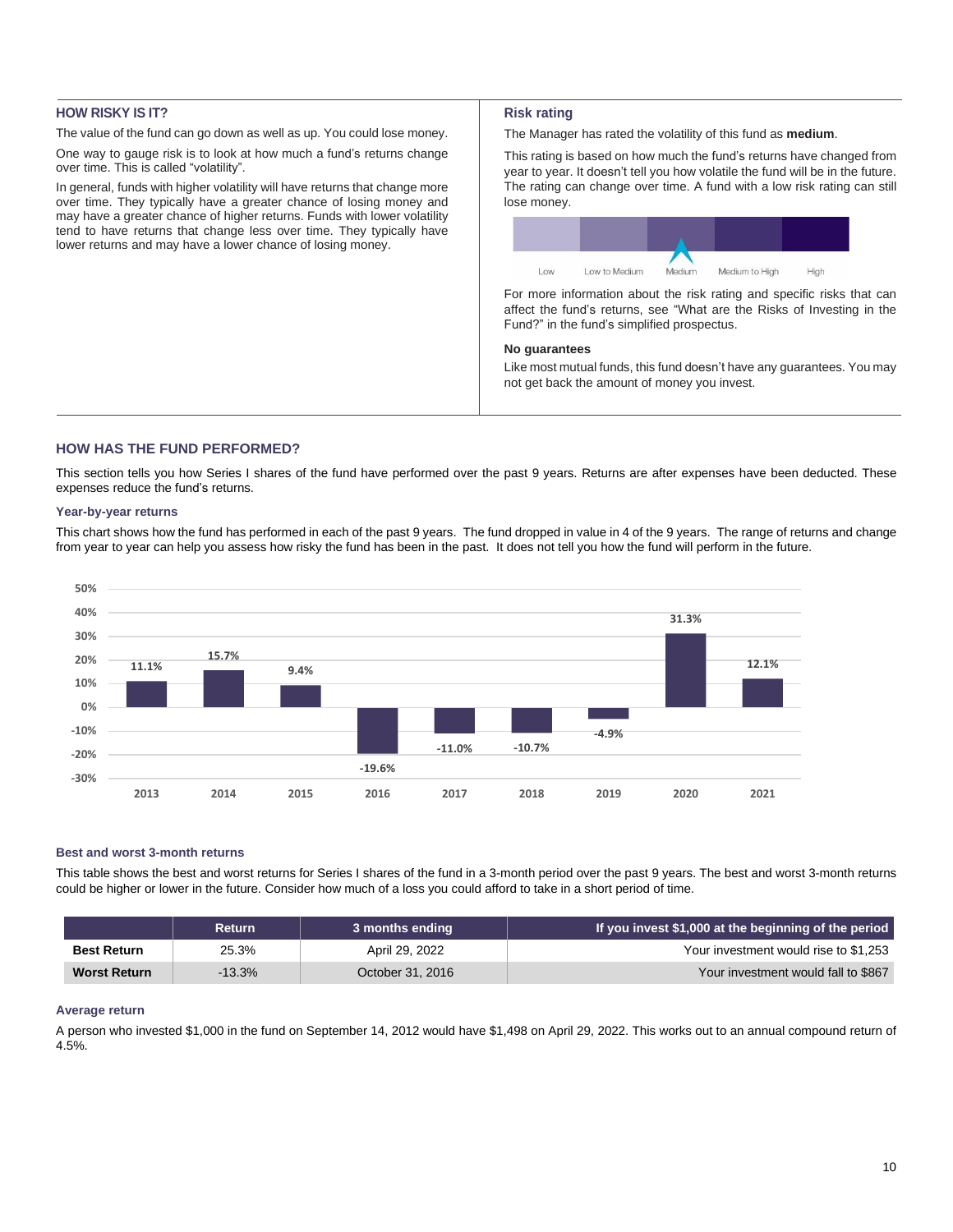## **WHO IS THIS FUND FOR?**

The Fund is suitable for investors who:

- Are looking for medium to long term investment growth
- Want to invest in a diversified portfolio of futures, options, forward contracts and other financial derivatives
- Are comfortable with a medium risk level.
- ! This series is not appropriate if you require income from your investment.

## **A WORD ABOUT TAX**

In general, you'll have to pay income tax on any money you make on a fund. How much you pay depends on the tax laws where you live and whether or not you hold the fund in a registered plan, such as a Registered Retirements Savings Plan or a Tax-Free Savings Account.

Keep in mind that if you hold your fund outside a registered plan, fund distributions are included in your income for tax purposes, whether you get them in cash or have them reinvested. If you hold your fund inside a registered plan, you will include fund distributions and other amounts you withdraw from your registered plan in your income for tax purposes. Different rules apply for Tax-Free Savings **Accounts** 

## **HOW MUCH DOES IT COST?**

The following tables show the fees and expenses you could pay to buy, own and sell Series I Shares of the fund.

The fees and expenses – including any commissions – can vary among series of a fund and among funds. Higher commissions can influence representatives to recommend one investment over another. Ask about other funds and investments that may be suitable for you at a lower cost.

### **Sales charges**

You may pay a sales charge when you buy Series I Shares of the fund.

|                      | What you pay                      |                                         |                                                                                                                                                                            |  |
|----------------------|-----------------------------------|-----------------------------------------|----------------------------------------------------------------------------------------------------------------------------------------------------------------------------|--|
| Sales charge option  | In percent $(\%)$                 | In dollars $(\$)$                       | How it works                                                                                                                                                               |  |
| Initial sales charge | 0% to 5% of the<br>amount you buy | \$0 to \$50 on every<br>\$1,000 you buy | You and your representative decide on the rate.<br>The initial sales charge is deducted from the amount you buy. It<br>goes to your representative's firm as a commission. |  |

### **Fund expenses**

You don't pay these expenses directly. They affect you because they reduce the fund's returns.

As of December 31, 2021, the fund's expenses were 9.97% of its value. This equals \$99.70 for every \$1,000 invested.

|                                                                                                                                                                                                                               | Annual Rate (as a %) |
|-------------------------------------------------------------------------------------------------------------------------------------------------------------------------------------------------------------------------------|----------------------|
| Management expense ratio (MER)<br>This is the total of the fund's management fee, performance fee and operating expenses. Arrow waived some<br>of the fund's expenses. If it had not done so, the MER would have been higher. | 9.15%                |
| Trading expense ratio (TER)<br>These are the fund's trading costs.                                                                                                                                                            | 0.82%                |
| <b>Fund expenses</b>                                                                                                                                                                                                          | 9.97%                |

#### **Performance fee**

The fund will pay to Arrow in respect of each calendar year of the fund a performance fee per share equal to 20% of the amount by which the Adjusted Net Asset Value (as defined in the prospectus) per share at the end of the fiscal year exceeds the highest year end Adjusted Net Asset Value per share previously achieved. No performance fee will be payable unless the Adjusted Net Asset Value per share at the end of such fiscal year exceeds the Net Asset Value per share at the end of the preceding year (or on the date the shares are first issued), adjusted for distributions, by a minimum of 6% (the "Hurdle Rate"). The performance fee will be estimated and accrued each Valuation Date. If any shares of the fund are purchased during the calendar year, the Hurdle Rate will be prorated in the calculation of the performance fee with respect to those shares. If any shares of the Fund are redeemed prior to the end of a calendar year, a performance fee will be payable on the redemption date in respect of each such shares.

#### **More about the trailing commission**

The trailing commission is an ongoing commission. It is paid for as long as you own the fund. It is for the services and advice that your representative and their firm provide to you.

Arrow pays the trailing commission to your representative's firm. It is paid from the fund's management fee and is based on the value of your investment. The rate depends on the sales charge option you choose.

Series I shares of the fund may pay a trailing commission to your representative's firm that is negotiated between your representative's firm and Arrow. The trailing commission can range from 0% to 1%, which equals \$0 to \$10 on every \$1,000 invested.